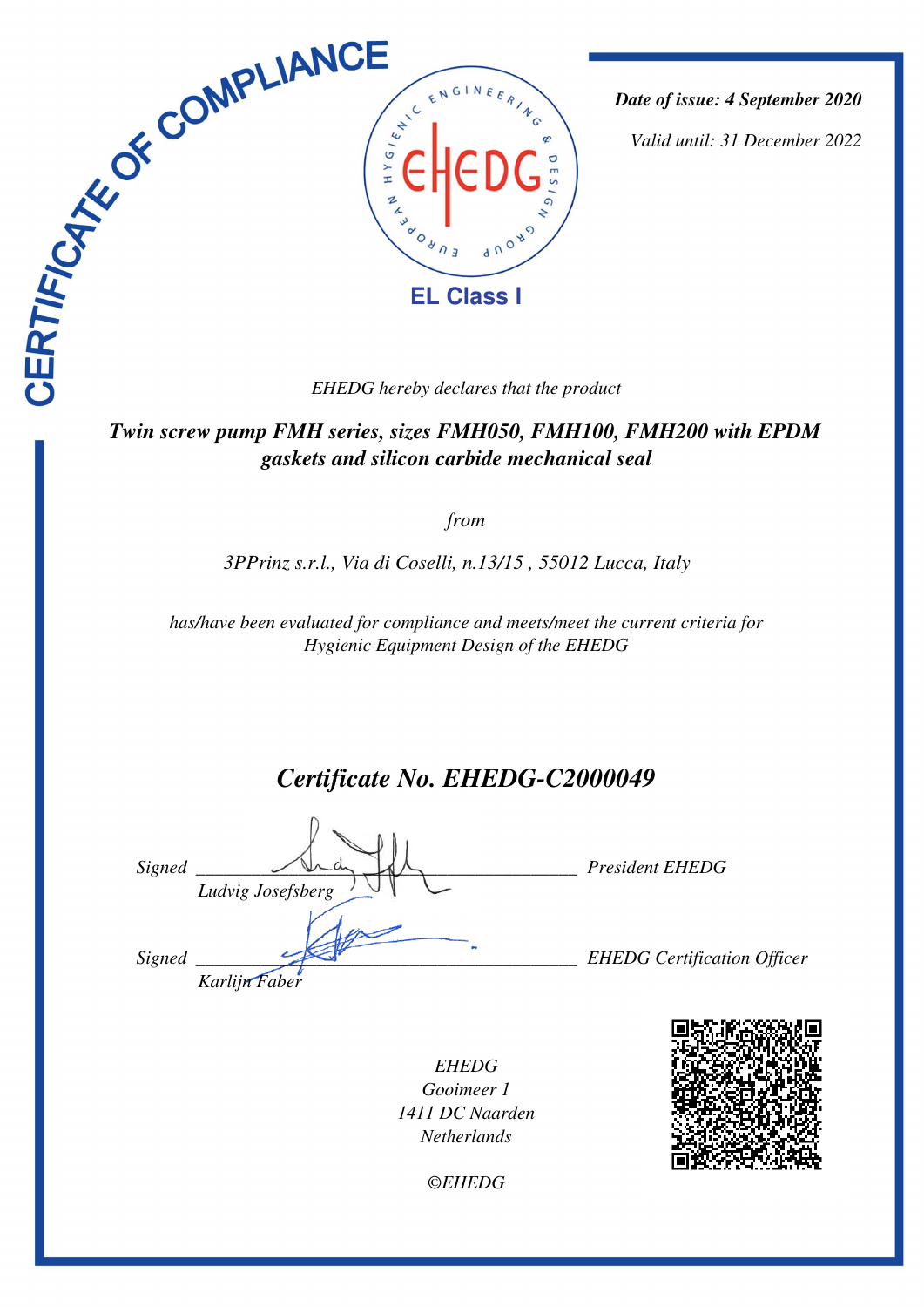### **Appendix 3**

## **EHEDG Certification – Equipment Evaluation Form**

Design Evaluation Date: 07.01.2020 EHEDG File Number: EHEDG-C2000049 Certification Type: EL CLASS I

Applicant: 3P Prinz Srl, Coselli, Lucca, ITALY

Equipment: twin screw pump FMH series, sizes FMH050, FMH100, FMH200 with EPDM gaskets and silicon carbide mechanical seal

Other essential identification: FM050 with screw pitch 20mm or 30mm, FM100 with screw pitch 26mm and FM200 with screw pitch 30mm or 45mm.

#### **Evaluated by:**

Name: Giampaolo BETTA

#### **Approved by:**

Name: Jürgen HOFMANN Title: AEO

Date, Signature:  $10.08.2020$  |  $10.08.2020$ 

| Results of inspection for compliance with the EHEDG Hygienic Design<br>Criteria.<br>Conclusion:                   |                   |   |
|-------------------------------------------------------------------------------------------------------------------|-------------------|---|
| The equipment complies with the criteria.<br>The use of the EHEDG Certification logo is justified:                | MAYBE $\boxtimes$ |   |
| 2. Evidence for compliance provided and convincing for Certification.<br>Conclusion:                              |                   |   |
| The equipment complies with the criteria where possible.<br>The use of the EHEDG Certification logo is justified: | <b>YFS</b>        | ⊽ |

Signature: house Que

Date: 21/07/2020

*The original of this form will be kept by EHEDG together with the application, the inspection report, the evidence provided and any other relevant documentation, as listed on the back.*